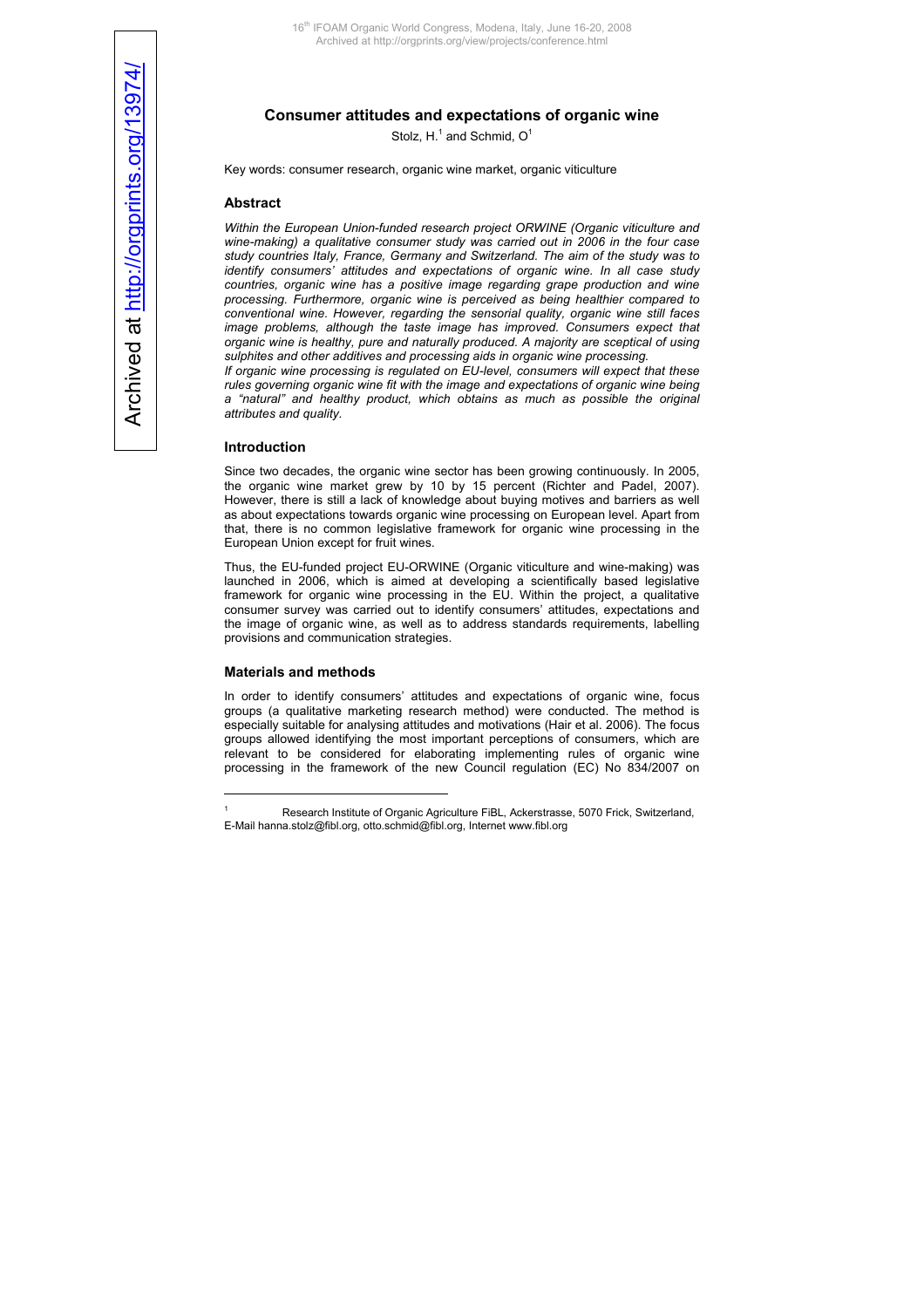organic production. Focus groups are guided by a facilitator and consist of 6-12 participants, which are invited for an interactive and spontaneous discussion of 1.5-2 hours.

Four focus groups in each of the four countries Italy (IT), France (FR), Germany (DE) and Switzerland (CH) were accomplished in 2006. These were in total 16 focus groups with 158 participants. The participants were consumers belonging to two different target groups: regular consumers of organic food of half of them with experience of organic wine (O), and quality wine consumers (W). The target groups were identified by means of a recruitment questionnaire considering typical sociodemographic characteristics and questions related specifically to each target group.

The focus groups followed common discussion guidelines in order to ensure the greatest possible reduction in bias between the case study countries. The focus groups were analysed with content analysis. Apart from analysing each country separated, similarities and differences between the countries were identified in a cross-country comparison.

# **Results and discussion**

# **Perceptions and image of organic wine**

Many participants perceive that organic wine is healthier than conventional wine, mainly due to the absence of chemical pesticides and additives in winemaking and processing (see Tab. 1).

| <b>Criteria</b>            |                          |                          | FR                       |       | DE                       |                          | CН  |       |
|----------------------------|--------------------------|--------------------------|--------------------------|-------|--------------------------|--------------------------|-----|-------|
|                            |                          | w                        | O                        | w     | O                        | w                        | О   | w     |
| Without pesticides         |                          | +                        | nm                       | nm    | +                        | +                        |     |       |
| Pure and authentic product | o                        | ο                        | o                        | o     | O                        | o                        |     |       |
| Availability               |                          | nm                       |                          | o     | $\overline{\phantom{0}}$ | ο                        | -/+ | -/+   |
| Taste                      | nm                       | -/0                      |                          |       | $\overline{\phantom{a}}$ | -/+                      | -/0 | -/0   |
| <b>Healthiness</b>         | +                        | +                        | nm                       | $+/-$ | $\overline{\phantom{0}}$ | +                        |     |       |
| Price-performance ratio    | $\overline{\phantom{a}}$ | $\overline{\phantom{a}}$ | $\overline{\phantom{a}}$ | -     | $\overline{\phantom{0}}$ | $\overline{\phantom{a}}$ |     | $+/-$ |
| Trust                      | -/+                      |                          |                          |       | $-$ /+                   | $-1+$                    | -/+ | nm    |

**Tab. 1: Perceptions and image of organic wine with regard to single criteria** 

 $=$  positive image; o  $=$  neither positive nor negative;  $-$  = negative image;  $-$ / $+$  = both positive and negative opinions were expressed; nm = not mentioned

Apart from the positive health image also negative perceptions were expressed. They especially concern the taste of organic wine. In both target groups, several participants expressed a rather negative taste perception of organic wine. However, among the organic consumers also positive taste perceptions were stated in some countries. Several factors might be responsible for the rather negative taste image of organic wine. One is that at the early beginning of organic wine-making, organic producers focussed on grape production rather than on processing. This probably led to a negative reputation of organic wine taste, which is lasting to date. Blind testing of organic and conventional wine samples would help to clarify whether the rather negative image of organic wine is just a prejudice or if organic wine still faces a lack of sensorial quality. Another problem is the low or even missing presence of organic wines in specialised wine shops offering premium wines. Due to this, consumers easily get the impression that exclusive organic wines do not exist.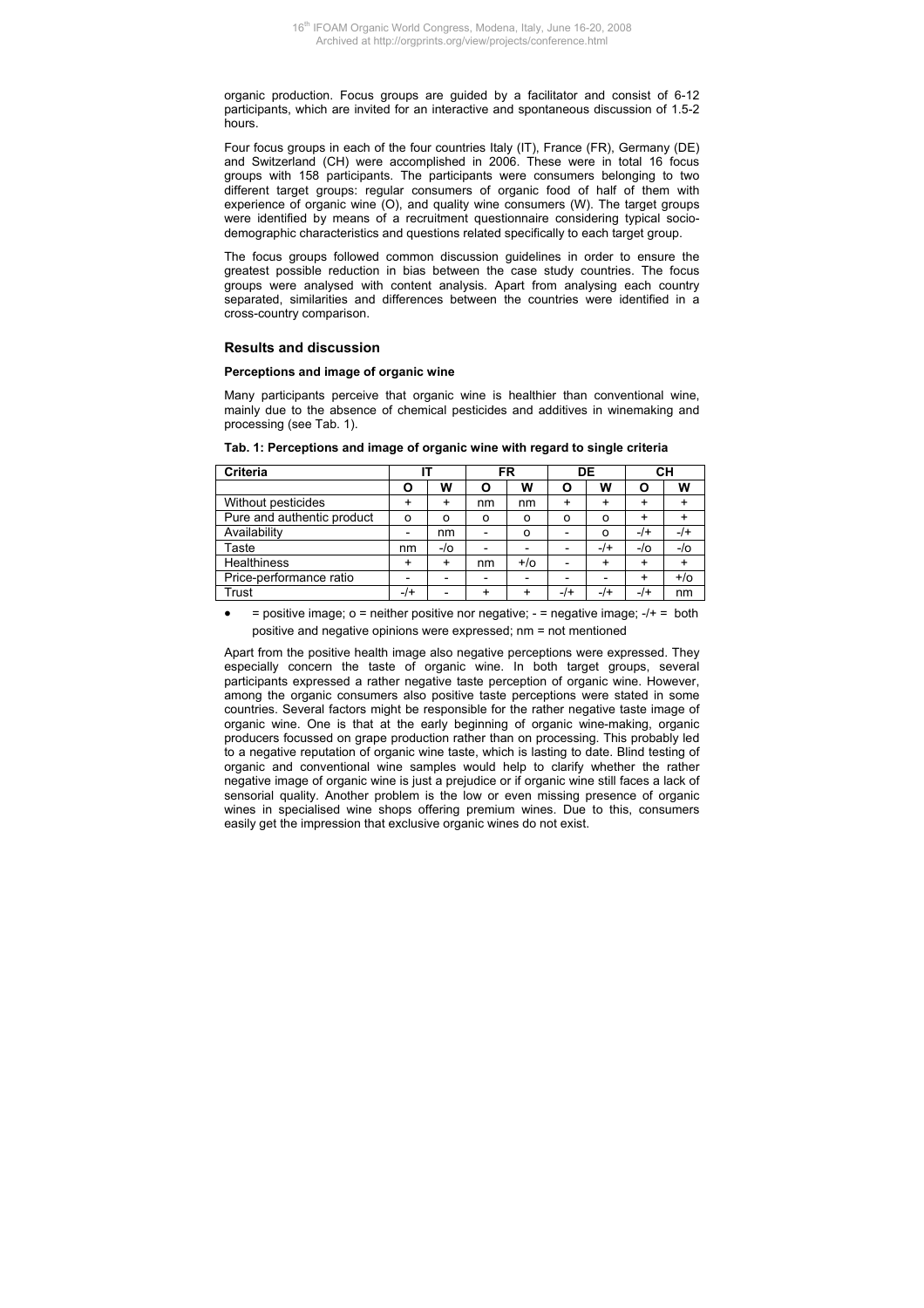#### **Labelling strategies for organic wine**

Four different strategies about labelling of organic wines were suggested by the participating consumers. 1) A complete list of ingredients, additives and processing aids, to appear on the label. This would be the most transparent solution; however, it would entail unfair competition between conventional and organic wine production if conventional wines are not also obliged to fulfil the same detailed labelling requirements. Furthermore, a complete list would overburden many consumers and wine labels alike. 2) Labelling a selection of critically perceived additives and processing techniques, which provides a way to inform consumers in a more transparent way. However, the problem of unfair competition remains if organic wine alone is subject to a labelling obligation. 3) Labelling of those additives, which are not used in organic wine in contrast to conventional wine processing. This is probably an adequate way to inform consumers and to communicate the benefits of organic farming at the same time (e.g. non-use of sulphites). This labelling concept is therefore beneficial in terms of improving the marketing potential of organic wine. This would result into a list of not-allowed additives, which needs to be kept short. 4) No additional labelling apart from the organic indication and logo, which stands for unambiguous cellar regulations. The last solution does not imply an unfair competitive situation for organic wine. However, consumers do have to take action to find out about differences between organic and conventional wine.

## **Consumer acceptances and strategies for common organic wine standards**

The use of certain additives and processing aids in organic wine processing was controversially discussed. The main issue was the use of sulphites, but also other additives and processing aids were emphasised in the focus groups (see Tab. 2).

# **Tab 2: Consumers acceptances of additives and processing aids in organic wine processing**

| Sulphites       | Concerns expressed by the majority of participants due to risk<br>perception; considered as unhealthy, related to negative taste |  |  |  |  |  |  |
|-----------------|----------------------------------------------------------------------------------------------------------------------------------|--|--|--|--|--|--|
|                 | accepted by a minority of the participants for quality reasons                                                                   |  |  |  |  |  |  |
| Enzymes         | lack of knowledge about use of enzymes; some considered                                                                          |  |  |  |  |  |  |
|                 | enzymes as harmless:                                                                                                             |  |  |  |  |  |  |
|                 | others fear allergies and thus declined them                                                                                     |  |  |  |  |  |  |
| Selected        | only few statements and opinions; no concern apart from the                                                                      |  |  |  |  |  |  |
| bacteria        | fact the bacteria should not be genetically modified                                                                             |  |  |  |  |  |  |
| Selected yeasts | accepted by consumers, almost no risk perceived                                                                                  |  |  |  |  |  |  |
| Gelatines       | majority declined gelatines and would rather<br>prefer a<br>substitution based on plant production                               |  |  |  |  |  |  |
| Wood chips      | controversial opinions expressed;                                                                                                |  |  |  |  |  |  |
|                 | one part accepts use by arguing that wood chips are natural                                                                      |  |  |  |  |  |  |
|                 | and harmless:                                                                                                                    |  |  |  |  |  |  |
|                 | another part against use due the loss of authenticity and the<br>fear to open the door for flavours and other additives alike    |  |  |  |  |  |  |

Consumers suggested three strategies for regulating the use of additives and processing aids in common organic wine standards: 1) General prohibition of all additives and processing aids having negatives impacts on human health. By implementing the first strategy suggested, sulphites would be excluded form organic wine processing as well as genetically modified bacteria and yeasts or enzymes as a certain risk perception exists among consumers. This also applies to gelatines which